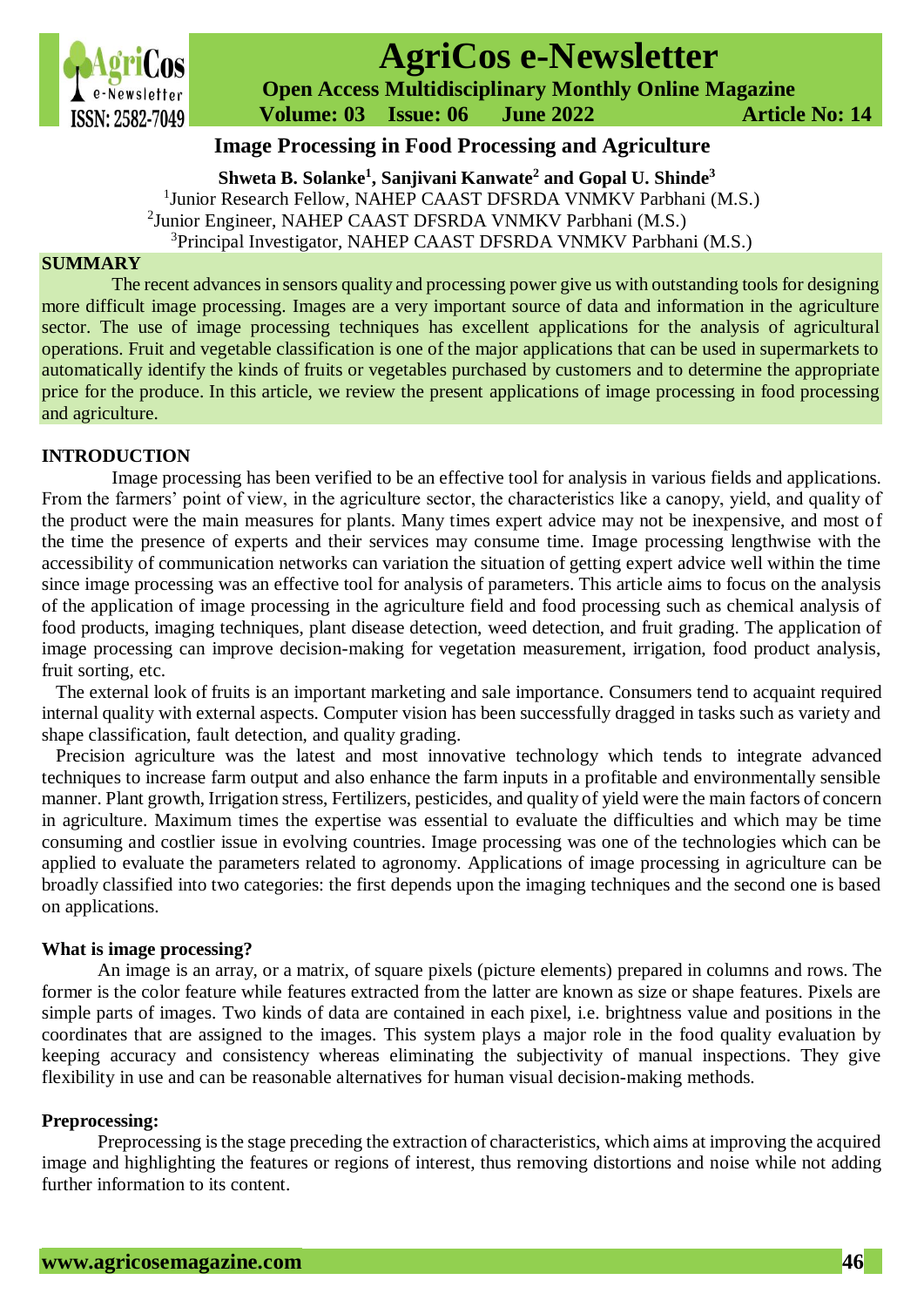## **Image Processing Workflow:**

#### **Image Acquisition:**

It is an initial step for image processing, Image Acquisition is nothing but retrieving an image by a source like a Camera, sensors, etc. This captured image is used as input for the further process.

#### **Segmentation:**

Segmentation is nothing but the process of dividing the input image into the subgroups, from the first step the captured image is divided into subgroups and this subgroup helps to reduce the complexity of the image. The segmentation process can be based on the similarity of the color of each pixel and its neighboring pixels

#### **Feature extraction:**

This is the process of reducing the number of input variables when developing a productive model. It helps to reduce computation costs and improve the performance of the model.

The extraction of parameters enables the association between regions of the image and objects in the scene (Gonzalez RC., 2009). After these stages, the image should be ready for the extraction of important characteristics.

### **Edge Detection:**

It is a part of image segmentation, Edge detection is a technique of finding boundaries of an object in the given image, and it makes changes in image brightness.

#### **Identification of Objects:**

Object identification is a computer vision technique used to identify the object in the given image. An identified object from an image is called output.

The final stage of processing aims to recognize and interpret the images, seeking to make sense of the set of objects of the image, with the goal of improving human visualization and the automatic perception of data in a computer. The detailed procedure for analysis of image processing is shown in Fig 1.



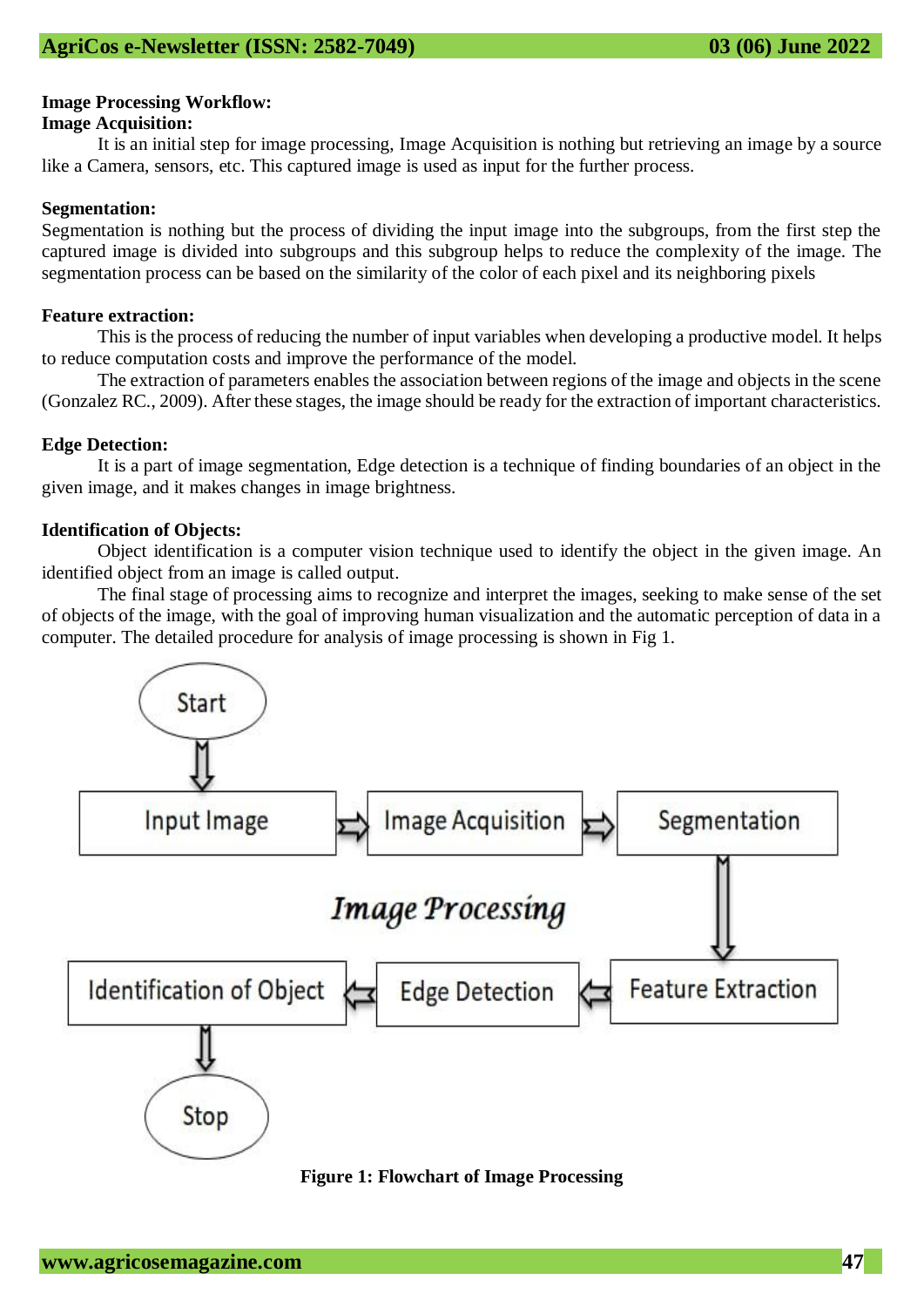# **AgriCos e-Newsletter (ISSN: 2582-7049) 03 (06) June 2022**



**Figure 2: Image processing of Fruits Applications based on image processing techniques in food processing and agriculture** 1. **Application in weed detection**

Weeds were the plants growing in the incorrect place on the farm which enters with the crop for water, light, nutrients, and space. Because of this reduction in yield and effective use of machinery is occurred. Weed resistor was mainly from an agriculture point of view; so many researchers developed various methods based on image processing. Weed detection methods used algorithms based on edge detection, and color detection.

### **2. Application in fruit/food grading**

Image processing in agriculture and food industries has been useful in the areas of grading, sorting of fresh products, and also the detection of defects such as dark spots, cracks, and bruises on fresh fruits and seeds, etc. Image processing concepts are related to grading bakery products, fruits, vegetables, and grains.

### **3. Application in the food industry**

Image processing methods are used in the food industry for sorting and for quality inspection. The appearance of bakery products is an important quality attribute, which together with the product flavor significantly influences the purchase potential of the product by consumers.